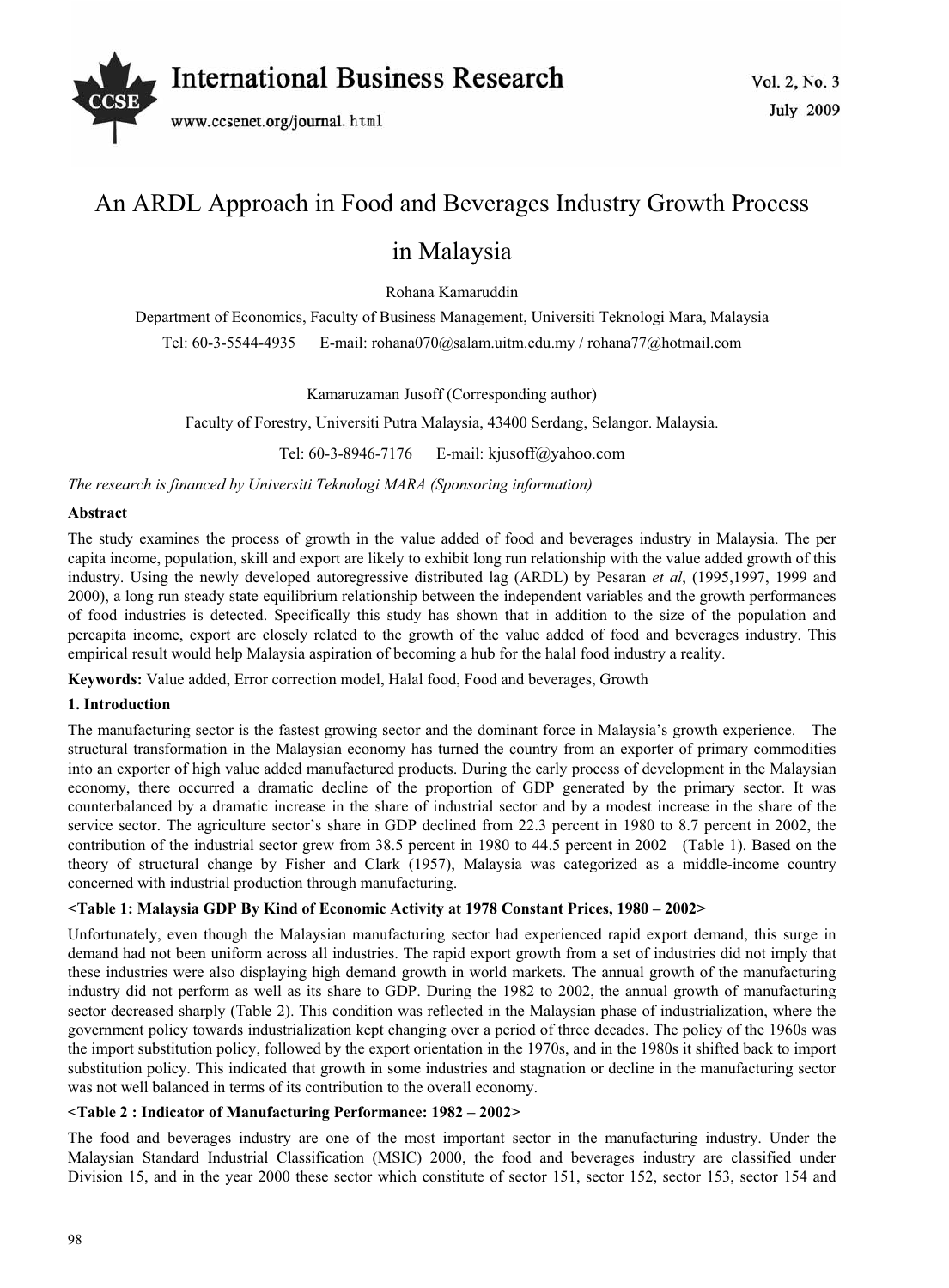sector 155 valued at RM8,142,057 Million. Detail information regarding the classification is given in the Table 3 and the detail description of item under halal category is in Appendix 1.

### **<Table 3: Definition of each sector under food and beverages>**

Manufacturing is defined as the mechanical of chemical transformation of inorganic or organic substance into new products whether the work is performed by power driven machines or by hand, whether it is done by the factory or in the workers home, and whether the products are sold at the wholesale or retail. (Department of Statistic,2000). Halal foods according to Malaysia External Trade Development Corporation means that all the ingredients used in manufacturing the products are approved Islamically. Where meat products are concerned, the halal certification is awarded when the producer has strictly followed procedures for slaughtering, processing and other related operations as prescribed by Islam.

Much have been said about making Malaysia a hub for halal food but has the country become one yet? Prime Minister Datuk Seri Abdullah Ahmad Badawi in launching the MIHAS (International Malaysia Halal Showcase) 2004 in his speech said that the goal of establishing Malaysia as global halal hub has been the aim of the Malaysian government for several years. According to MITI (Ministry of International Trade and Industry), at present there are no comprehensive figures on the performance of halal food production in Malaysia but the size of the market can be seen by looking at the import and export of processed food. The potential market for halal food is estimated in the range of RM1.3 trillion to RM1.5 trillion per year based on the world Muslim population of about 1.8 billion. In Malaysia itself with 60% of population being Muslim and if we estimate the per capita expenditure on food as RM1 a day, then the demand for halal product is more than RM5 billion a year.The demand for halal food is expected to expand progressively in view of the increasing trend among Muslims to observe dietary obligations. Under the Third Industrial Master Plan (2005-2010), is to position Malaysia as an international halal food hub and several potential sectors in food processing are identified.

Hence, in this study, the first issue is to examine the process of growth of food and beverages value added in Malaysia. It is hoped that the independent variables that show stable long run co-movement with the value added of food and beverages industry, will be helpful in the planning and monitoring the performance of this industry. It is also important to investigate any regularity that underlies the food and beverages sector during the industrialization process. In reviewing the related scenario, this study examines the growth process of food and beverages industry in Malaysia. To accomplish our tasks, the study adopts the newly proposed autoregressive distributed lag (ARDL). The rest of the paper is organized as follows. The next two sections discuss the definition of variables and methodology of this study. This is followed by interpretation of result. The final section concludes the paper.

#### **2. Definition of food and beverages industry variables**

In the study of relative growth of manufacturing industries formulated by Chenery-Taylor (1968), from the basic equation, the dependent variable is value added, and the independent variable is per capita income. However this study extended the model by making some modifications in order to capture the Malaysian economic conditions, by adding few important variables such as population, skill and export.

1) Gross value added  $(V_i)$ 

The value of output less the value of intermediate consumption; it is a measure of the contribution to GDP made by an individual producer, industry or sector. The measurement is in thousand Ringgit Malaysia. The suitable value will be in nominal form. The value added rather than gross output is used since value added appears to be more appropriate measure of the importance of a sector in the economy. Tamamura (2002) used value added as one of the variables to replace GDP in his study of structural change in the Asia Pacific region.

2) Per capita income (Y)

Per capita income is an average income of a country population, it is measured by dividing the nominal GDP by the population, and the value is in the nominal form. Since per capita income is influenced by price level, it is required to change the per capita income to constant price and the value is in million Ringgit Malaysia.

3) Population (N)

Data for years 1970 – 1990 were compiled from Revised Intercensal Mid-year Population Estimates. The population estimates for 1991 – 2000 are based on the 1991 Population Census data which had earlier been adjusted for under-enumeration and to mid-year and subsequently projected to currents years. These projections are derived based on assumption of components of fertility, mortality and migration. The measurement is in thousand.

4) Export of goods (X)

It consists of exports of the following items from residents to non-residents, generally with a change of ownership involved: general merchandise, goods for processing, repairs of goods, goods procured in foreign ports by domestic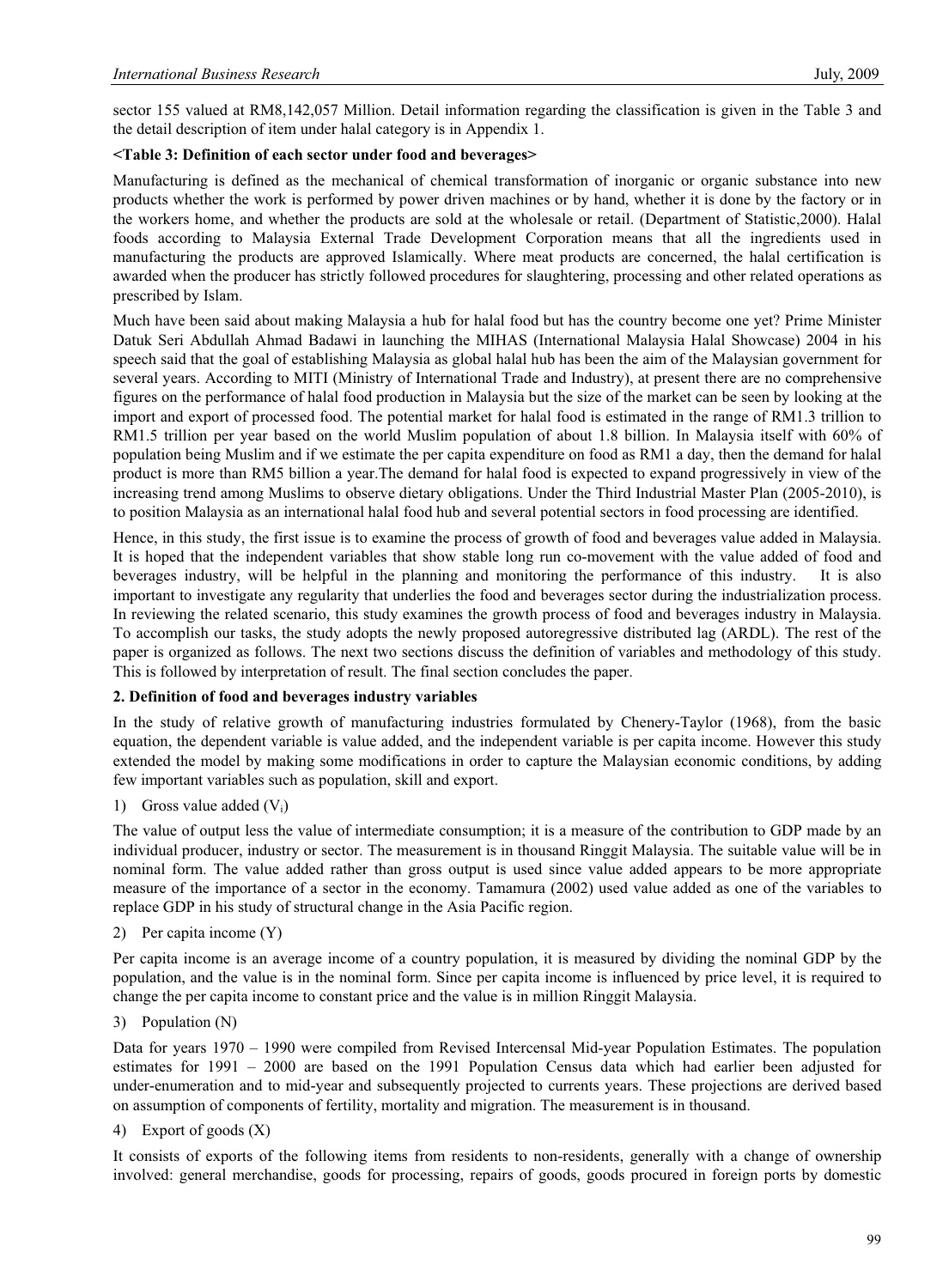carriers and non-monetary gold. The measurement is in thousand Ringgit Malaysia and in the nominal form. Exports have become a very important indicator in Malaysia's economy especially since the 1980s.

#### 5) Skill intensities (S)

Skill intensities in this study representing technical workers and skilled workers. Technical workers are those with technical knowledge with diploma and certificates, while skilled workers are those with formal training that is required by the firm. In other words, firms have given enough training to their workers in terms of production and handling equipment. Measurement that will be used is number of technical and skilled workers (citizen and non-citizen) for that particular year. Gera and Mang (1997), in their study of Canada industrial output concluded that industries with higher skill requirements have consistently accounted for a larger proportion of total manufacturing output than their more moderately skilled counterparts.

Thus we can formulate a relationship between value added and the independent variables as follows:

$$
\ln V_i = a + b_1 \ln Y + b_2 \ln N + b_3 \ln X + b_4 \ln S + e_i
$$
 (1)

#### **3. Methodology**

We employ the bounds testing procedure developed by Pesaran *et al.* 1996 (see Pesaran and Pesaran,1997; Pesaran and Shin, 1999; Pesaran et al., 2001), within an autoregressive distributed lag framework (ARDL). This procedure has several advantages over alternatives such as the Engle and Granger (1987) two-step residual-based procedure for testing the null of no cointegration and the system-based reduced rank regression approach pioneered by Johansen (1988,1995) and Johansen and Juselius, 1990.

The first main advantage is that the bounds test approach can be applied regardless of the stationary properties of the variables in the sample and allows for inferences on long run estimates, which is not possible under alternative cointegration procedures. Second, the unrestricted error correction model (UECM) is likely to have better statistical properties that the two-step Engle-Grangerr method because, unlike the Engle-Granger method the UECM does not push the shot-run dynamics into the residual term (Banerjee et al., 1993,1998). The other major advantage of the bounds test approach is that it can be applied to studies that have a small sample size.

Thus, the following ARDL (a, b, c, d, e) model will be estimated:

$$
\Delta V_{t} = \mu_{0} + \sum_{i=1}^{a} \delta_{1i} \Delta V_{t-i} + \sum_{i=0}^{b} \delta_{2i} \Delta Y_{t-1} + \sum_{i=0}^{c} \delta_{3i} \Delta N_{t-i} + \sum_{i=0}^{d} \delta_{4i} \Delta S_{t-i} + \sum_{i=0}^{e} \delta_{5i} \Delta X_{t-i} + \delta_{6} ECT_{t-1} + \varepsilon_{t}
$$
\n(2)

where each variable is as defined before.

The bounds test procedure involves two stages. The first stage is to establish the existence of a long run relationship. Once a long run relationship has been established, a two step procedure is used in estimating the long run relationship predicted by theory among the variables. Suppose that with respect to equation (1), theory predicts that there is a long-run relationship among ln  $V_i$ , ln  $Y_t$ , ln  $X_t$  and ln  $S_t$ . Without having any prior information about the direction of the long-run relationship among the variables, the following unrestricted error correction regressions are estimated (for Eq. (1)), taking each of the variables in turn as a dependent:

$$
\Delta \ln V_{t} = \mu_{0} + \sum_{i=1}^{a} \delta_{1i} \Delta V_{t-i} + \sum_{i=0}^{b} \delta_{2i} \Delta Y_{t-1} + \sum_{i=0}^{c} \delta_{3i} \Delta N_{t-i} + \sum_{i=0}^{d} \delta_{4i} \Delta S_{t-i} + \sum_{i=0}^{e} \delta_{5i} \Delta X_{t-i} + \lambda_{iv} \ln V_{t-i} + \lambda_{2v} \ln Y_{t-i} + \lambda_{3v} \ln N_{t-1} + \lambda_{4v} \ln S_{t-1} + \lambda_{5v} \ln X_{t-1} + \varepsilon_{it}
$$
\n(3)

When a long-run relationship exists, the F-test indicates which variable should be normalized. The null hypothesis for no cointegration among the variables in Eq. 3 is  $H_0: \lambda_{iv} = \lambda_{2v} = \lambda_{3v} = \lambda_{4v} = \lambda_{5v} = 0$ , denoted by F<sub>v</sub> (V/ Y, N, S,X) against the alternative  $H_0: \lambda_{iv} \neq \lambda_{2v} \neq \lambda_{3v} \neq \lambda_{4v} \neq \lambda_{5v} \neq 0$ . Similarly for the rest of the equation with different dependent variables.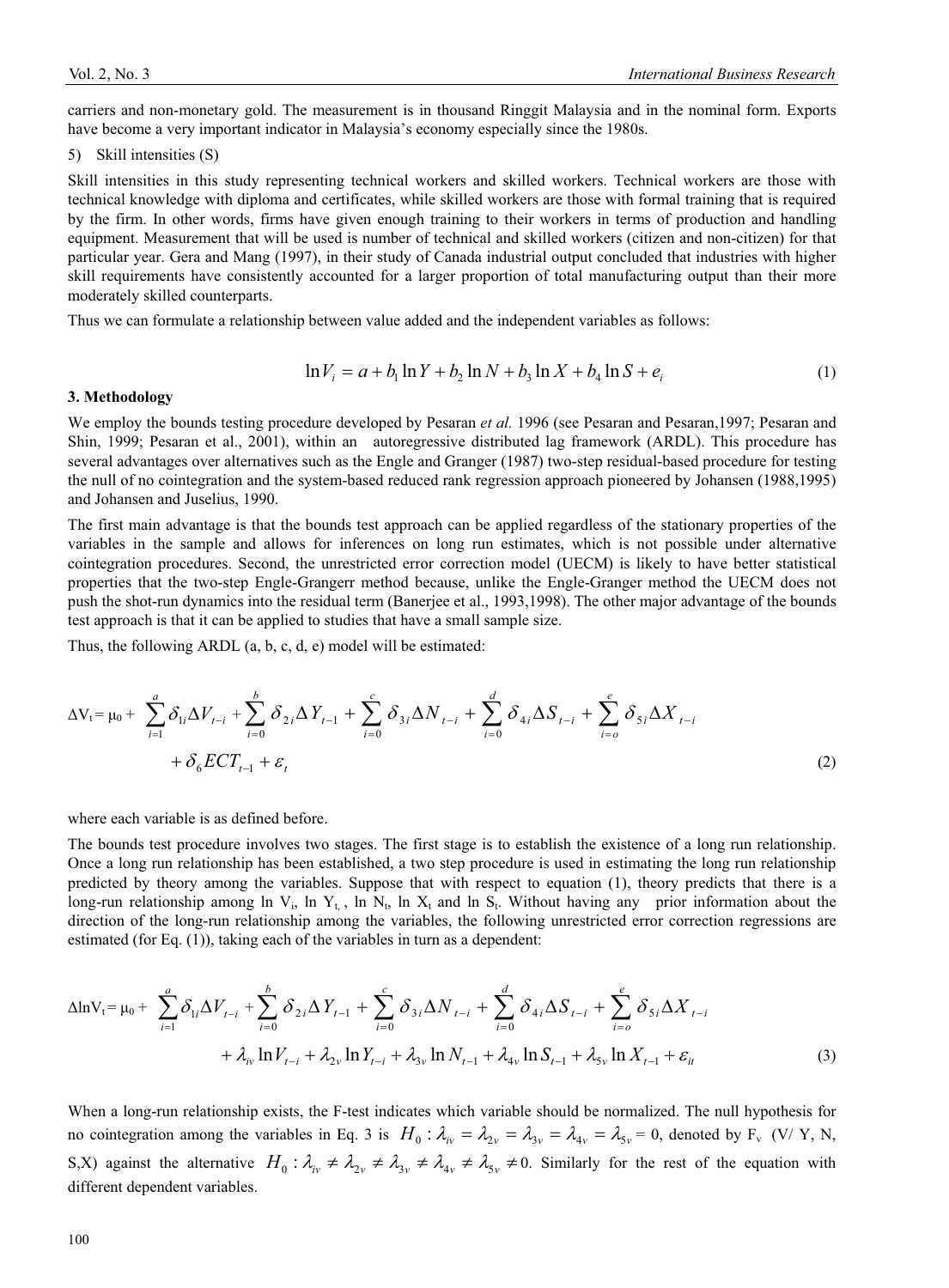If the computed F statistics falls outside the critical bounds, a conclusive decision can be made regarding cointegration without knowing the order of integration of the regressors. For instance, if the empirical analysis shows that the estimated  $F_v$  (b) is higher than the upper bound of the critical values then the null hypothesis of no cointegration is rejected. Once a long run relationship has been established , in the second stage, a further two step procedure is estimate the model is carried out. First the order of the lags in the ARDL model are selected using the Schwartz Bayesian Criteria (SBC) and in the second step the selected model is estimated by the ordinary least squares technique.

### **4. Result and interpretation**

The first step in the analysis of this study is to check for the stationarity of all the variables (both dependent and independent variables). The unit property of the series is crucial for cointegration and causality analyses, which will be examined using the Augmented Dickey Fuller (ADF) tests. Table 4 reports the Augmented Dickey-Fuller test results in level and first difference at constant error trend.

### **<Table 4: The Unit Root Test for Non-Stationarity>**

The results indicate that the null hypothesis of a unit root could not be rejected for all variables in levels except variable X (export) and V2. However, the hypothesis of unit root was rejected at the first difference for most of the variables as presented in Table 4. Since all the variables are not integrated at the same order, we proceed to test the cointegration of both dependent and independent variables by using ARDL.

We start the second step by testing the presence of long-run relationship. The bounds approach compares the calculated F-statistics against the critical value are reported in Table 5. For all the five equations the computed F-statistic that exceed the upper critical value at 1 percent and 10 percent, indicating that there is a unique cointegration relationship among the value added of food industry, per-capita income, population, export and skill.

### **<Table 5:Test for Cointegration Relationship>**

Before going to the detailed explanation of the ARDL results, Table 6 presents the diagnostic tests of each equation. The ARDL coefficients integrate the short-run dynamics in the long-run relationship of the variables. Given that the regressors are cast in the first difference, the empirical results indicate a satisfactory statistical fit, as judged by the adjusted  $-R<sup>2</sup>$ . The statistic tests for residual serial correlation do not reject the null hypothesis of no serial correlation in the residuals at 5 percent level for 2 out of 5 dependent variables. According to the J-B and Arch tests, heteroscedasticity does not pose any problem in any of the relationships at 10% level for 5 dependent variables. The test statistics also do not reject the hypothesis that the estimated equations possess a normal distribution.

# **<Table 6: Diagnostic Testing for ECM model>**

#### *4.1 Long Run Relationship*

The primary focus of this study is to examine the long run effects of Y(per capita income), N (population), X (export) and S (skill) on the value added of food and beverages industry. The estimated long run coefficients of the relative growth of manufacturing industries model are presented in Table 7.

#### **<Table 7: Estimated Long Run Coefficients using the ARDL Approach>**

The ARDL long run coefficients results for sector 151 (V1) have the expected positive signs and are significant except export. The long run impact of per capita income, population and skill on value added for this sector differ in magnitudes, with the greatest coming from population (10.5645), followed by per-capita income (4.2863) and skill (2.6084). The coefficient of export though positive has no significant impact on value added in this sector.

In the case of sector 152 (V2), the sign of the long run coefficients is mix. The coefficients of per-capita income(0.5067), population(2.0033), and skill(0.1814) are negative sign and export (1.1322) positive but are not significant. So, we can conclude that the empirical results suggest that there is no significant impact of per capita income, population, export and skill on relative growth of value added of sector 152 (manufacture of dairy product).

For sector 153 (V3), the long run ARDL results show that all the variables have either positive or negative signs and are significant. The results indicate that export (0.6657) and per-capita income (0.5340) are the driving force in the growth of grain mill product, starches and starch products. However, the population (-0.5418) and skill (-0.2344) tend to decrease the growth of this sector. In the case of sector 154 (V4), the results showed that there is no long run relationship between value added in manufacture of bakery product and its determinants.

Finally, sector 155 (V5), the result showed that there is a long run cointegration relationship between dependent and independent variables. The population of (12.7825) is the major factor that enhances the relative growth of beverages industry. Per-capita income (0.6564) and export (1.9030) are also important variables that strongly contribute to the growth of this sector, skill (4.2032) has a negative effect on the value added in this sector. In general, the empirical results show that the relationship between the growth in manufacturing industries and the independent variables namely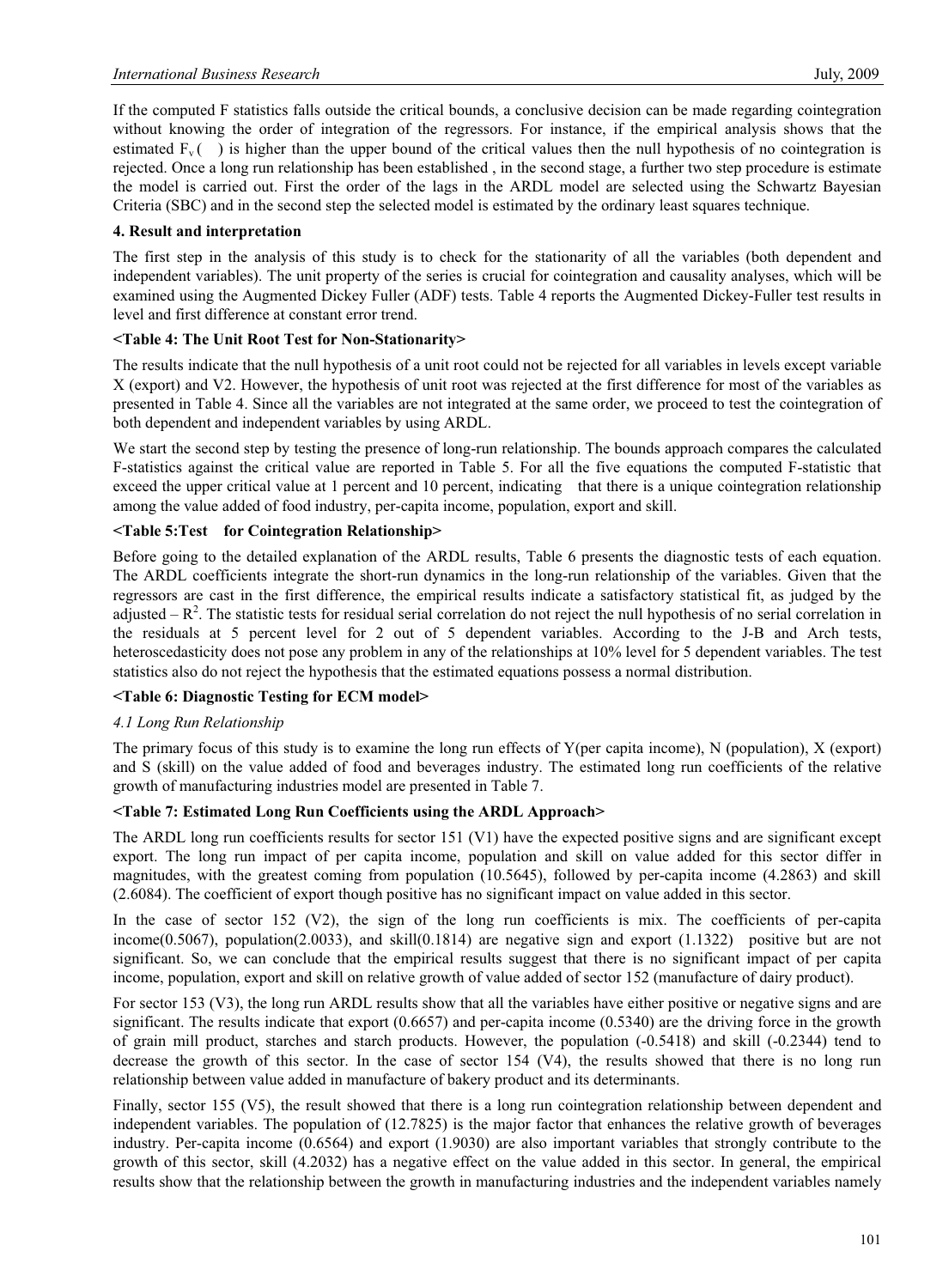income, population, export, and skill are not conclusive. Indeed, the long run estimated results suggest that the effect of income, population, export, and skill could be either positive or negative.

The first equation in Table 5 indicates that value added in three sectors have positive relationship with level of income. These three sectors are sector 151 (Production, processing  $\&$  preservation of meat, fish, fruits, vegetables, oils and fat), 153 (Grain mill products, starches and starch products and prepared animal feeds) and 155 (Beverages). Moreover, the results presented in Table 4 indicate that there is a positive "size" effect between the growth of manufacturing sectors and the population variable. Among the five industry groups, only sector 155 (Beverages) is positively and statistically significant and sectors 151 (Production, processing & preservation of meat, fish, fruits, vegetables, oils and fat), and 153 (Grain mill products, starches and starch product and prepared animal feed), have negative signs and are statistically significant.

Taking both per capita income and population coefficients together, there is a domestic "consumption effect" in the expansion of value added of sector 155 (Beverages), With regards to exports, the results show that they are positively related to value added in two sectors, namely153 (Grain mill products, starches and starch product and prepared animal feed) and 155 (Beverages). Skill intensities are positively related to value added sector of 151 (Production, processing & preservation of meat, fish, fruits, vegetables, oils and fat) .Two sectors show negative relationships to skill intensities. The two sectors are 153 (Grain mill products, starches and starch product and prepared animal feed) and 155 (Beverages).

### *4.2 Error Correction Model (ECM)*

At the bottom of Table 6, we present the estimated error correction terms and short run coefficients of the food and beverages industry. The result shows that the error correction terms in all sectors, except V4, are negative and significant. The findings of the manufacturing industry of divisions 15 presented in Table 6 show that in the short run, the impact of the level of income on the growth of this manufacturing industry can be both positive or negative. The positive and significant impact of the level of income can be found in the manufacturing sector of production, processing, and preservations of meat, fish, fruits, vegetables, oils and fats (153) at lag 1. These findings are expected as the rise in the level of income is considered crucial to demand for the products from the manufacturing of sector 153. The income elasticity in the sector is moderate and ranges between –1.65 and 0.78.

Our results could not show any impact of the level of income on in the sector 154 (Manufacture of other food products) and sector 155 (manufacture of beverages). But in sector 151 (production, processing, and preservations of meat, fish, fruits, vegetables, oils and fats) the effect of income is negative. Secondly, the results reveal that population poses positive and significant impact on the growth of food manufacturing only in sector 153 (Manufacture of grain mill products, starches and starch products and prepared animal feeds). However the effect of population is not much in the food manufacturing industry such as the manufacture of production, processing, and preservations of meat, fish, fruits, vegetables, oils and fats, the manufacture of dairy product, the manufacture of other food products and the manufacture of beverages. The impact of population on the growth of food manufacturing industry is very elastic with the elasticity range from 8.32 per cent to 25.83 per cent.

The third findings relate to the impact of the export on the growth of the food and beverages manufacturing industry. The results show that only sector 151 (production, processing, and preservations of meat, fish, fruits, vegetables, oils and fats) is affected by exports. This is largely due to the fact that Malaysia is the second largest palm oil producer and most of Malaysia 's palm oil exports are processed palm oil, which is included in the production, processing and preservations, meat, fish, fruits, vegetables, oils and fats sector. For the Manufacture of grain mill products, starches and starch products and prepared animal feeds, the impact of export is negative. Elasticity of export range from 0.6 to 1.25 percent. The fourth findings of the food manufacturing industry show that the impact of skill variable on the growth of food industry can be positive or negative. In sector 151 skill has positive effect, while in sector 152 (dairy product) it has a negative impact. The short-run elasticity of skill range from 1.47 to 1.25. The error correction terms for all food manufacturing industry equations (ECM (-1)) prove to be significant. This provides additional support in concluding that there is co-integration. Such a finding suggests the existence of a long-term causal relationship between the variables in the model. The negative (or positive) sign of the coefficient of the error term means that it would negatively (or positively) affect the short-term growth of the dependent variable. However, the moderate elasticity coefficient of the error term indicates moderate response (i.e. speed of adjustment) of the dependent variable to the equilibrium level.

#### **5. Conclusion**

The main objective of this study is to examine the growth process of food and beverages industries. Results based on the ARDL analysis of manufacturing food and beverages value added shown that manufacturing output growth can be partially explained by the expansion of manufactured exports and consumption effects as indicated by positive per capita income, population and export coefficients for the majority of industrial groups.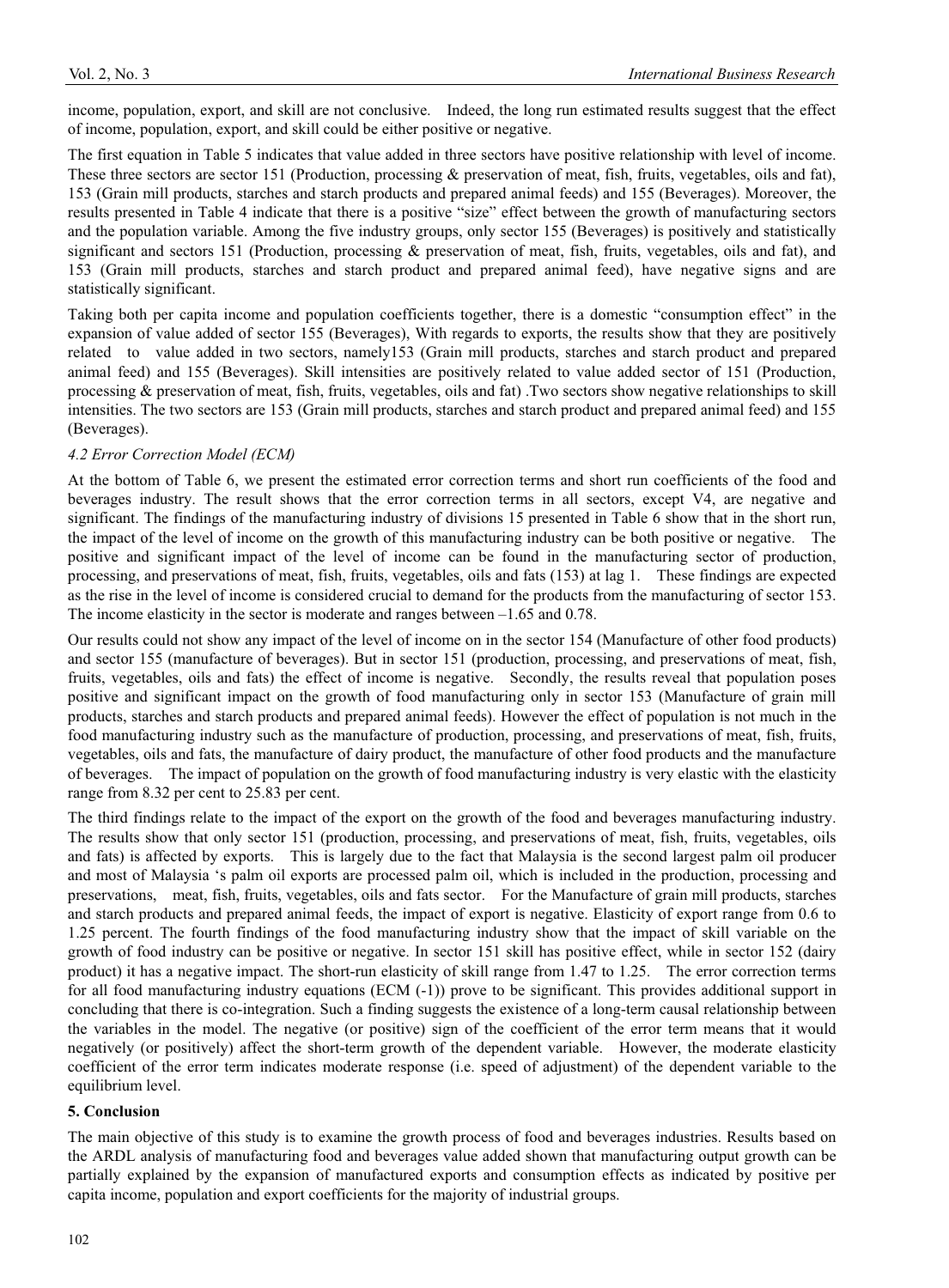In the long run, the impact of per capita income is found to be positive in four equations, and significant in three out of five equations. The magnitude of the coefficients ranges from as high as 4.2863 for sector 151 to 0.5340 for sector 153. The coefficient for population in the long run ranges as high as 12.7825 to 10.5645 for only two sectors 151 and 155. This result provides some support for "domestic consumption effect." The impact of export on relative value added growth rate is found to be positive in four equations and significant in only two, with the range of 0.6564 to 0.6657. This implies that manufacture of grain mill products, starches and starch products and prepared animal feeds and manufacture of beverages are export oriented. In general, the study concludes that the growth of value added in food and beverages industry depends closely on per capita, population and export. This empirical result hopefully would help make Malaysian aspiration of becoming a hub for the halal food industry a reality.

#### **References**

Banerjee, A., Galbraith, J. & Hendry, D. (1993). Cointegration, Error Correction and Econometric Analysis of Non-stationary Data. Oxford Univ.Press, Oxford.

Banerjee,A., Dolado,J. & Mestre,R. (1998). *Error-correction Mechanism Tests for Cointegration in a Single Equation Framework.* Journal of Times Series Analysis 19, 267-283.

Clark, C. (1957). The Conditions of Economic Progress. 3<sup>rd</sup> ed. Macmillan, London.

Chenery, H. B. & Taylor, L. (1968). *Developments Patterns: Among Countries and Over Time*. Review of Economics an Statistics, Vol. 50. No.4, pp. 391 – 416.

Fisher, A.G.B. & Clark, C. (2001). *Fisher Clark's Theory of Structural Change*.http:// www. Fisher Clarks Theory Structural Change ( Biz/ed Virtual Developing Country). Accessed on 1 January 2003.

Fisher, A.G.B. & Clark, C., (1957). *Production, Primary, Secondary and Tertiary*. Economic Record 15 (28), 24 – 38

Gera, S. and Mang. K. (1997). *The Knowledge – Based Economy: Shifts in Industrial Output.* Working Paper No. 15, Industry Canada.

Johansen,S. (1988). *Statistical analysis of cointegrating vectors.* Journal of Economic Dynamics and Control 12, 231-234.

Tamamura, C. (2002). *Structural Change in International Industrial Linkages and Export Competitiveness in the Asia-Pacific Region.* Asean Economic Bulletin, Singapore.

Pesaran, M.H. & B. Pesaran (1995). *A Non-nested Test of Level-Differenced Versus Log – Differenced Stationary Models.* Economic Reviews, 14,pp.213-27.

|  |  |  | Table 1. Malaysia GDP By Kind of Economic Activity at 1978 Constant Prices, 1980 - 2002 |  |  |  |  |  |  |
|--|--|--|-----------------------------------------------------------------------------------------|--|--|--|--|--|--|
|--|--|--|-----------------------------------------------------------------------------------------|--|--|--|--|--|--|

| <b>Economic Activities</b>        |      | Percent share of GDP |      |      |      |      |  |  |
|-----------------------------------|------|----------------------|------|------|------|------|--|--|
|                                   | 1980 | 1985                 | 1990 | 1995 | 2000 | 2002 |  |  |
| Agriculture                       | 22.3 | 20.3                 | 16.3 | 10.3 | 8.9  | 8.7  |  |  |
| Mining and quarrying              | 12.8 | 13.3                 | 9.4  | 8.2  | 7.3  | 7.2  |  |  |
| Manufacturing                     | 18.5 | 18.5                 | 24.6 | 27.1 | 31.9 | 29.9 |  |  |
| Electricity, gas and water        | 2.2  | 2.5                  | 2.7  | 3.5  | 3.9  | 4.1  |  |  |
| Construction                      | 5.0  | 5.2                  | 3.5  | 4.4  | 3.3  | 3.3  |  |  |
| Wholesale and retail trade,       | 13.1 | 13.1                 | 13.2 | 15.2 | 14.8 | 14.9 |  |  |
| hotels and restaurants            |      |                      |      |      |      |      |  |  |
| Transport, storage and            | 5.9  | 6.6                  | 6.7  | 7.4  | 8.0  | 8.6  |  |  |
| communication                     |      |                      |      |      |      |      |  |  |
| Finance, insurance, real          | 7.7  | 8.3                  | 8.2  | 10.4 | 12.7 | 15.1 |  |  |
| estate and business services      |      |                      |      |      |      |      |  |  |
| Other services                    | 7.3  | 7.2                  | 7.2  | 7.7  | 7.6  | 8.2  |  |  |
| Government services               | 9.6  | 11.4                 | 8.8  | 7.1  | 6.8  | 7.2  |  |  |
| Less Imputed bank service charges | 2.3  | 3.8                  | 4.4  | 5.3  | 7.5  | 9.6  |  |  |
| Plus Import duties                | 5.2  | 4.4                  | 3.7  | 4.1  | 2.2  | 2.4  |  |  |
|                                   |      |                      |      |      |      |      |  |  |

Source: Annual National Product & Expenditure Accounts, 1987 – 2002, Department of Statistic (2004)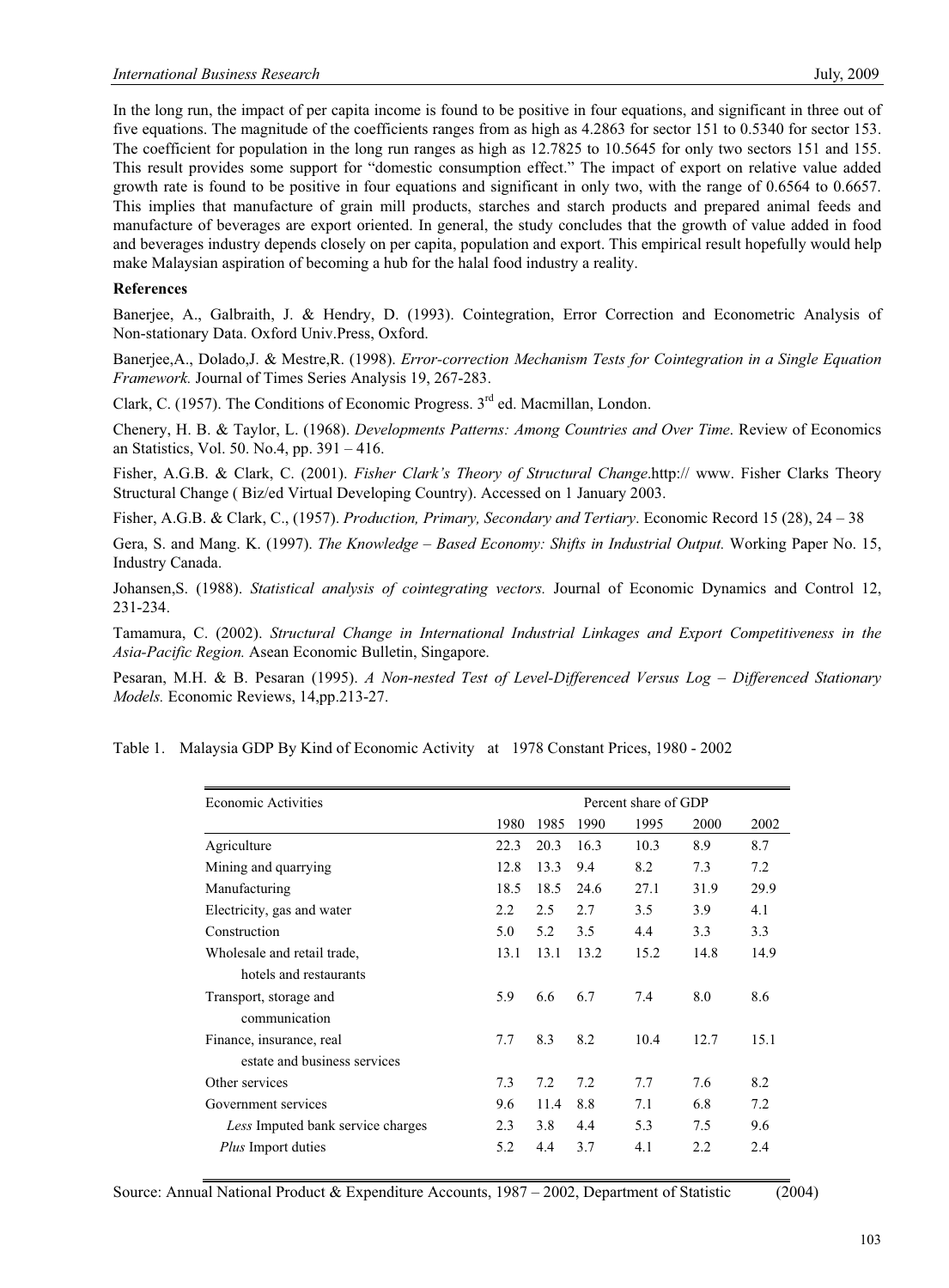|      | Year Value of real | Annual         |             | Value of real Export of Mfg | Export of Mfg goods | Growth<br>Annual |
|------|--------------------|----------------|-------------|-----------------------------|---------------------|------------------|
|      | output             | growth rate of | output as % | goods                       | as % of total       | Rate of Mfg.     |
|      | (RM Million)       | output $(\%)$  | GDP         | (RM Million)                | Export.             | Exports $(\% )$  |
| 1982 | 30,943             |                | 49          | 7,950.5                     | 28.3                |                  |
| 1983 | 32,942             | 6.5            | 47          | 9,883.80                    | 30.2                | 22.9             |
| 1984 | 35,016             | 6.3            | 44          | 11,510.40                   | 29.8                | 15.9             |
| 1985 | 35,670             | 1.9            | 46          | 11,973.20                   | 31.5                | 3.8              |
| 1986 | 36,262             | 1.7            | 51          | 13,991.90                   | 39.2                | 25.3             |
| 1987 | 41,354             | 14.0           | 51          | 18,765.00                   | 41.5                | 31.3             |
| 1988 | 48,983             | 18.4           | 53          | 25,303.50                   | 45.8                | 28.4             |
| 1989 | 58,510             | 19.4           | 56          | 34,536.00                   | 51.1                | 28.6             |
| 1990 | 69,230             | 18.3           | 58          | 44,018.60                   | 55.3                | 28.6             |
| 1991 | 83,021             | 19.9           | 61          | 58,212.10                   | 61.6                | 29.8             |
| 1992 | 90,888             | 9.5            | 60          | 67,869.10                   | 65.5                | 15.7             |
| 1993 | 104,475            | 14.9           | 61          | 85,559.80                   | 70.6                | 23.6             |
| 1994 | 122,993            | 17.7           | 63          | 114,797.40                  | 74.6                | 31.9             |
| 1995 | 153,846            | 25.1           | 69          | 140,095.70                  | 75.7                | 18.5             |
| 1996 | 277,885            | 80.6           | 110         | 151,189.50                  | 76.7                | 5.9              |
| 1997 | 296,241            | 6.6            | 105         | 171,058.30                  | 77.4                | 12.4             |
|      |                    |                |             |                             |                     |                  |
| 1998 | na                 | na             | na          | 228,428.50                  | 79.7                | 28.5             |
| 1999 | 342,549            | na             | 114         | 260,855.70                  | 81.1                | 14.3             |
| 2000 | 412,763            | 20.5           | 120         | 303,359.80                  | 81.3                | 15.8             |

Table 2. Indicator of Manufacturing Performance: 1982 – 2002

Source: Malaysia Economic Statistic-Time Series 2002, Department of Statistic(2003)

Table 3. Definition of each sector under food and beverages

| Sector   | Classification                                                                              |
|----------|---------------------------------------------------------------------------------------------|
| 151 (V1) | Production, processing & preservation of meat, fish, fruits, vegetables, oils and fats.     |
| 152 (V2) | Manufacture of diary products                                                               |
| 153 (V3) | Manufacture of grain mill products, starches and starch products and prepared animal feeds. |
| 154 (V4) | Manufacture of bakery products.                                                             |
| 155 (V5) | Manufacture of beverages                                                                    |

Note: ( ) denote definition that we are going to use now on for each sector.

Table 4. The Unit Root Test for Non-Stationarity

|                | Level        |             | irst Difference   |                     |  |  |
|----------------|--------------|-------------|-------------------|---------------------|--|--|
| Variables      | Constant     | Constant    |                   |                     |  |  |
|                | No Trend     | With Trend  | Constant no Trend | Constant with Trend |  |  |
| Y              | $-1.1707$    | $-3.3131$   | $-6.0514***$      | $-6.1424***$        |  |  |
| N              | $-0.15072$   | $-3.2148$   | $-5.2158***$      | $-5.0372***$        |  |  |
| X              | $-0.41527**$ | $-2.6207$   | $-6.5312***$      | $-6.4422***$        |  |  |
| S              | $-0.41840$   | $-2.2923$   | $-3.5328**$       | $-3.5093$           |  |  |
| V1             | $-5.8308**$  | $-5.9843**$ | $-3.3987***$      | $-3.8207***$        |  |  |
| V <sub>2</sub> | $-3.4845**$  | $-2.0595$   | $-3.9428***$      | $-5.4114***$        |  |  |
| V3             | $-1.4429$    | $-2.4755$   | $-2.8116$         | $-2.7288**$         |  |  |
| V4             | $-0.9336$    | $-1.6485$   | $-6.0478***$      | $-6.5966***$        |  |  |
| V5             | $-2.8990$    | $-1.1688$   | $-2.5664$         | $-3.3578$           |  |  |

Note:

The null hypothesis is that the series is non-stationary, or contains a unit root. The rejection of null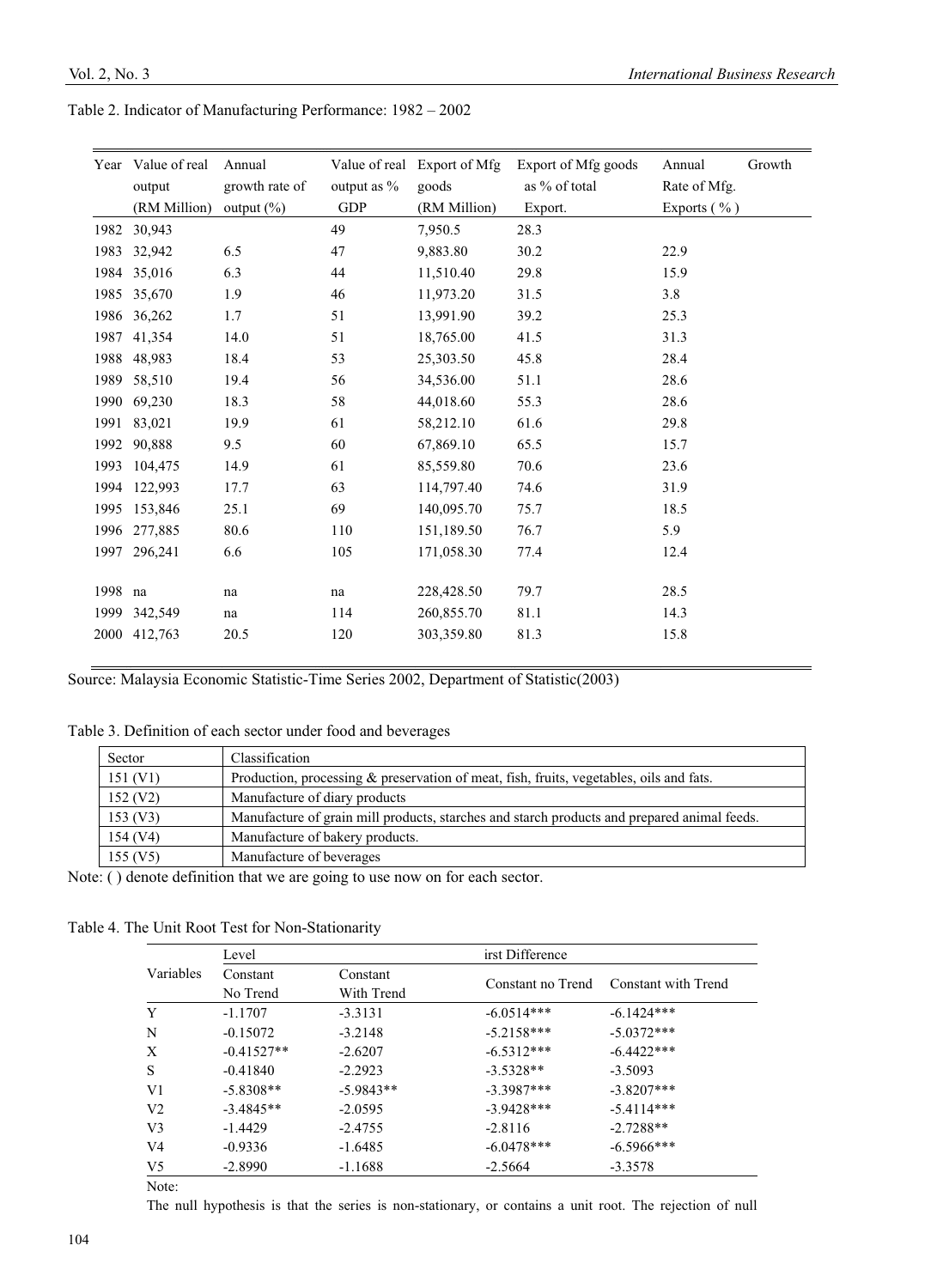hypothesis for ADF test is based on the MacKinnon Critical Values \*\* indicates the rejection of the null hypothesis at 5 % significance level. \*\*\*indicates the rejection of the null hypothesis at 1 % significance level

|                                    | F-statistic |           |             |          |           |  |
|------------------------------------|-------------|-----------|-------------|----------|-----------|--|
| 3 digit MSIC 2000                  | V1          | V2        | V3          | V4       | V5        |  |
| $FAV/(\Delta V, Y, X, N, S)$       | $5.1709***$ | $3.6797*$ | $5.6947***$ | $3.749*$ | $3.4606*$ |  |
| $FAY/(\Delta Y, V, X, N, S)$       | 2.0504      | 1.9811    | 2.4806      | 1.8058   | 2.0949    |  |
| $FAX/(\Delta X, V, Y, N,S)$        | 0.9093      | 0.9874    | 1.4585      | 0.7403   | 2.2818    |  |
| $F\Delta N/(\Delta N, V, Y, N, S)$ | 1.2704      | 1.0786    | 1.0789      | 1.0163   | 0.9493    |  |
| $F\Delta S/(\Delta S,V,Y,X,N)$     | 1.7585      | 1.5937    | 0.92        | 1.8852   | 2.1294    |  |
|                                    |             |           |             |          |           |  |

Table 5. Test for Cointegration Relationship

Notes: The relevant criteria value bounds are given in Table C1(iii): unrestricted intercept and no trend; number of regressors=5 (Pesaran et.al. 2001). The critical values are 2.26 –3.35 at the 90 % significance level, 2.52 –3.79 at the 95% significance level and 3.41-4.68at 99% significance level. Asterik \*, \*\*,\*\*\* denote that F-statistics falls above the 10%,5%,1% upper bound, respectively.

Table 6. Diagnostic Testing for ECM model<sup>\*</sup>

| Variables      | Serial correlation | RESET(1) | NORM(2) | HET(1) | Adjusted- $R^2$ |
|----------------|--------------------|----------|---------|--------|-----------------|
|                | 2.33               | 0.25     | 2.77    | 0.17   | 0.98            |
| V <sub>1</sub> | (0.13)             | (0.77)   | (0.25)  | (0.67) |                 |
|                | 0.61               | 1.04     | 3.12    | 2.52   | 0.97            |
| V <sub>2</sub> | (0.44)             | (0.18)   | (0.21)  | (0.11) |                 |
| V3             | 1.02               | 1.41     | 0.94    | 2.15   | 0.99            |
|                | (0.19)             | (0.24)   | (0.63)  | (0.14) |                 |
| V4             | 0.01               | 0.51     | 0.55    | 2.65   | 0.99            |
|                | (0.94)             | (0.68)   | (0.56)  | (0.10) |                 |
|                | 0.21               | 0.88     | 1.34    | 1.52   | 0.99            |
| V5             | (0.45)             | (0.44)   | (0.21)  | (0.26) |                 |

Note: the figures in ( ) indicate the p-value. Asterisk \*, \*\* and \*\*\* denote significant at 10%, 5% and 1% critical level, respectively.

ƅ ECM model:

| $\Delta$ 151 =    | 23.1228** - 0.7258ECMV1 <sub>1-1</sub> *** - 0.45315ln $\Delta$ V1 <sub>1-1</sub> *** - 0.29298ln $\Delta$ V1 <sub>1-2</sub> *** + 0.49072 $\Delta$ lnY <sub>1</sub> - 1.6504 $\Delta$ lnY <sub>1-1</sub> ***<br>$+ 2.5218 \Delta \text{ln}N_\text{t} + 0.63924 \Delta \text{ln}X_\text{t}^{**} + 1.2266 \Delta \text{ln}X_\text{t-1}^{***} + 0.60436 \Delta \text{ln}X_\text{t-2}^{***} + 1.2536 \text{ln}S_\text{t}^{***}$                                 |
|-------------------|--------------------------------------------------------------------------------------------------------------------------------------------------------------------------------------------------------------------------------------------------------------------------------------------------------------------------------------------------------------------------------------------------------------------------------------------------------------|
| $\triangle$ 152 = | $-0.3934 - 0.3246$ ECMV2 <sub>t-1</sub> *** + 0.20784 $\Delta$ lnY <sub>t</sub> + 0.5391 $\Delta$ lnN <sub>t</sub> + 0.1294 $\Delta$ lnX <sub>t</sub> – 0.35927 $\Delta$ lnS <sub>t</sub>                                                                                                                                                                                                                                                                    |
| $\Delta 153 =$    | $37.4918***$ - 0.5594ECMV3 <sub>1-1</sub> ** - 0.32951 $\Delta$ lnV3 <sub>1-1</sub> - 0.4696 $\Delta$ lnV3 <sub>1-2</sub> ** - 0.56628 $\Delta$ lnY <sub>1</sub> + 0.7813 $\Delta$ lnY <sub>1-1</sub> *** -<br>$1.2220 \Delta \ln N_1 + 8.3245 \Delta \ln N_{t,1}^* + 25.8329 \Delta \ln N_{t,2}^{***} - 0.10219 \Delta \ln X_t - 0.3671 \Delta \ln X_{t,1}^{**} + 0.18658 \Delta \ln St +$<br>$1.4758\Delta \ln S_{t,1}$ *** - 0.50507 $\Delta \ln S_{t,2}$ |
| $\triangle$ 154 = | $-17.0306 - 0.6678$ ECMV4 <sub>t-1</sub> - 0.31714 $ln\Delta V4_{t-1} + 0.12806 \Delta lnY_t + 0.15981 \Delta lnX_t + 0.96627 \Delta lnX_t -$<br>$0.83167\Delta$ lnS <sub>t</sub> + 0.41443 $\Delta$ lnS <sub>t-1</sub>                                                                                                                                                                                                                                      |
| $\Delta 155 =$    | $-22.5948 - 0.8825$ ECMV $5_{t-1}$ ** + 0.68118 $\Delta$ lnY <sub>t</sub> - 0.91891 $\Delta$ lnY <sub>t-1</sub> + 1.9365 $\Delta$ lnN <sub>t</sub> - 0.11282 $\Delta$ lnX <sub>t</sub> - 0.42879 $\Delta$ lnX <sub>t-1</sub> -<br>$0.94404\Delta$ lnS <sub>t</sub> + 1.3323 $\Delta$ lnS <sub>t-1</sub>                                                                                                                                                      |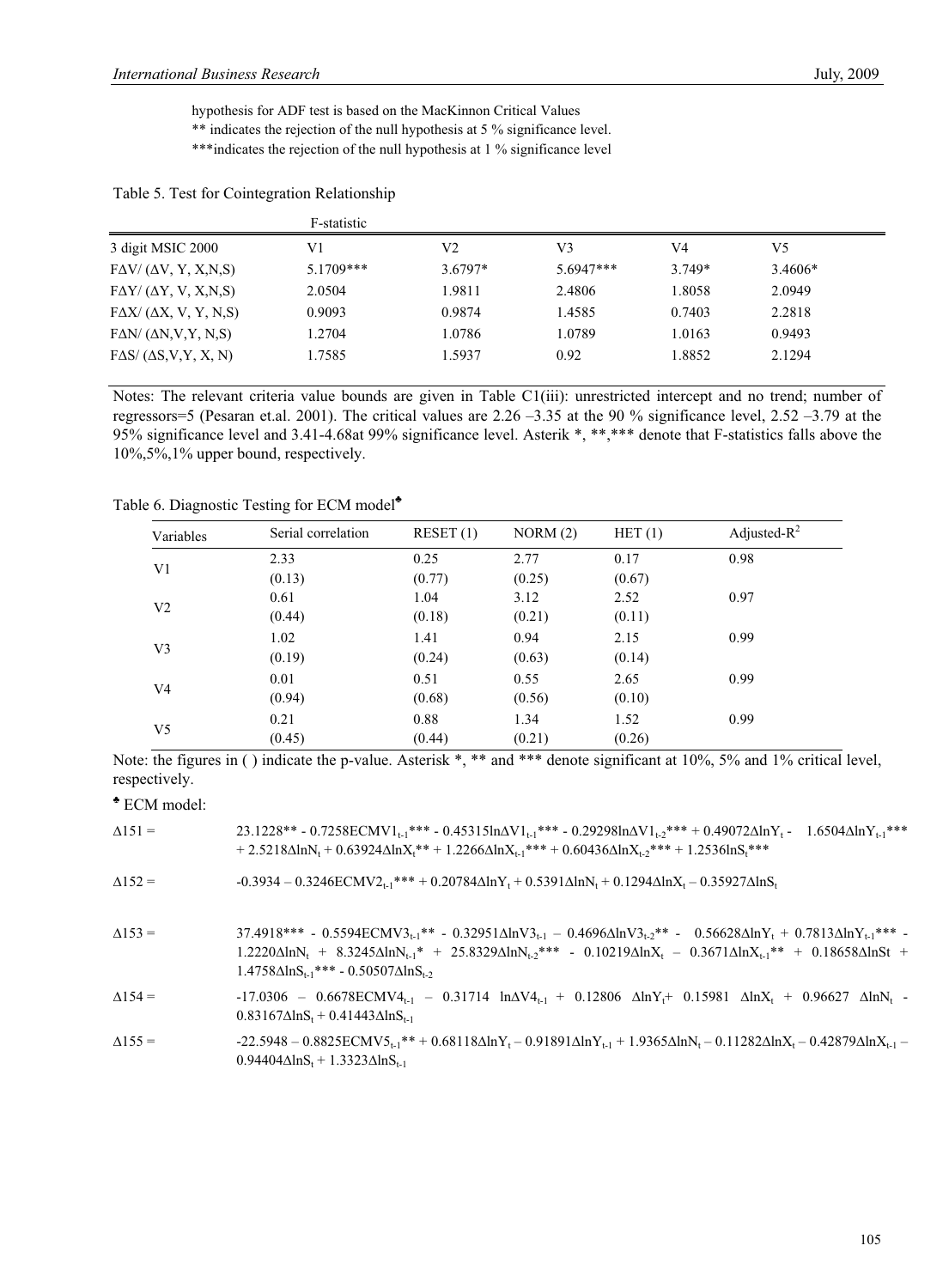|                | <b>INPT</b>   | YLOG         | <b>NLOG</b>  | <b>SLOG</b>  | XL <sub>0</sub> G |
|----------------|---------------|--------------|--------------|--------------|-------------------|
|                | $50.0505**$   | $4.2863**$   | $10.5645***$ | $2.6084***$  | 0.2122            |
| V1             | (2.4637)      | (2.5011)     | $(-4.8317)$  | (5.0374)     | (.28545)          |
|                | 25.7474       | $-0.5067$    | $-2.0033$    | $-0.1814$    | 1.1322            |
| V2             | (1.1367)      | $(-0.23913)$ | $(-0.59221)$ | $(-0.22023)$ | (1.7619)          |
|                | $9.1069***$   | $0.5340**$   | $-0.5418**$  | $-0.2344**$  | $0.6657***$       |
| V3             | (7.0430)      | (3.1265)     | $(-3.0643)$  | $(-3.1612)$  | (13.3126)         |
|                | $-110.0354$   | 3.5529       | 19.9100      | $-8.5483$    | $-0.7242$         |
| V4             | $(-1.3803)$   | (0.8881)     | (1.5165)     | $(-1.3810)$  | $(-0.5417)$       |
| V <sub>5</sub> | $-73.7671***$ | $1.9030***$  | 12.7825***   | $-4.2032***$ | $0.6564**$        |
|                | $(-23.5108)$  | (12.8349)    | (29.7211)    | $(-38.9880)$ | $(-8.40561)$      |

Table 7. Estimated Long Run Coefficients using the ARDL Approach

Note: t-values given in ( )

\*,\*\* and \*\*\* indicate significant at 0.1,0.05 and 0.01 marginal value

INPT represents the intercept term, Y (per capita income), N (population),

X (export), S (skill)